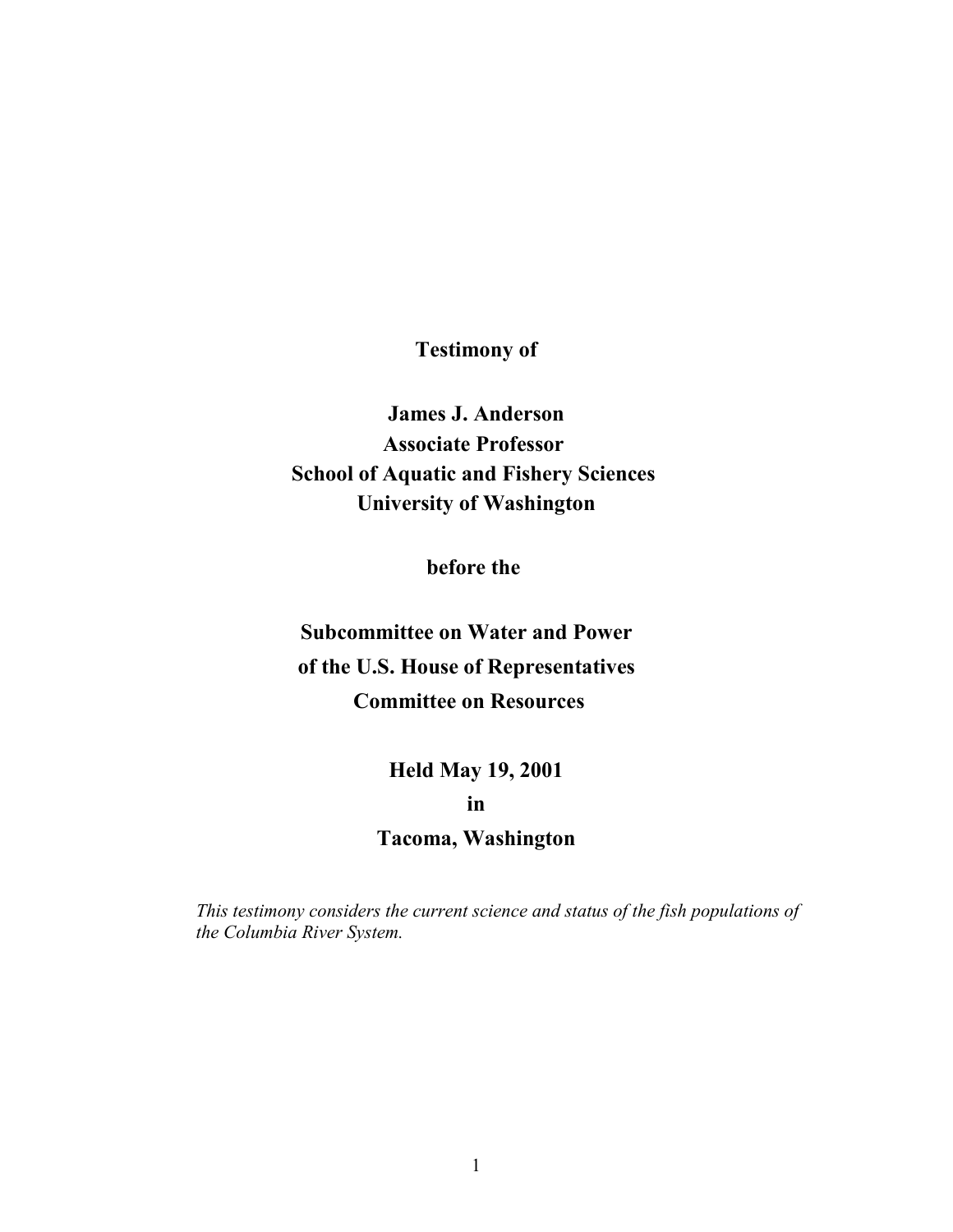My name is James Anderson; I am an Associate Professor in the School of Aquatic and Fishery Sciences at the University of Washington. My research over the past two decades has involved Columbia River salmon and the influence of the hydrosystem and climate on the survival and productivity of the stocks. I wish to thank the Power Water Subcommittee for this opportunity to testify on the current science and status of fish populations in the Columbia River system.

# *Background*

I first appeared before this committee in June of 1995 and testified on the state of Columbia River salmon (Anderson 1995). That spring the salmon run in the Columbia River was the lowest ever recorded. In my testimony I explained how scientists were finding that throughout the North Pacific marine populations were correlated with decadal-scale patterns of ocean temperatures and currents. I suggested that the very low salmon populations were in part due to climate change. The young salmon smolts were entering a warm ocean in which food was scarce and warm-water predators were abundant. I concluded that the fate of the endangered salmon was strongly determined by what happened in the ocean (See Anderson 2000 for summary). At that hearing the committee also heard from witnesses claiming that the fish were doomed to extinction unless the Snake River dams were removed. The hearing encapsulated an ensuing scientific debate, reduced to whether the salmon's decline was nature's fault or the dam's fault.

Now, six years later the region is face with a near record drought, the value of the water has raised the cost of salmon recovery to billions of dollars, and the largest spring chinook run in 40 yrs has just returned to the Columbia. The question is no longer whether the ocean is major contributor to population variations. The question now is what is the real value of recovery measures in terms of fish survival. In my testimony I review the status of the stocks and the scientific information on the effectiveness of current hydrosystem actions to aid fish survival.

# *Salmon population status*

Returns of wild salmon are not yet available for this year, but the counts at dams, which include both hatchery and wild fish, indicate a good year for 2001 following on the good returns from 2000. Over 360,000 spring chinook passed Bonneville dam this spring. On the peak day, twenty seven thousand fish passed Bonneville, which is nearly three times the entire spring run in 1995. [Figure 1](#page-2-0) illustrates how incredible the difference was between the two years. This year the run is five times larger than the ten-year average. Last year 177,000 spring chinook returned, which was one the largest run in 20 years.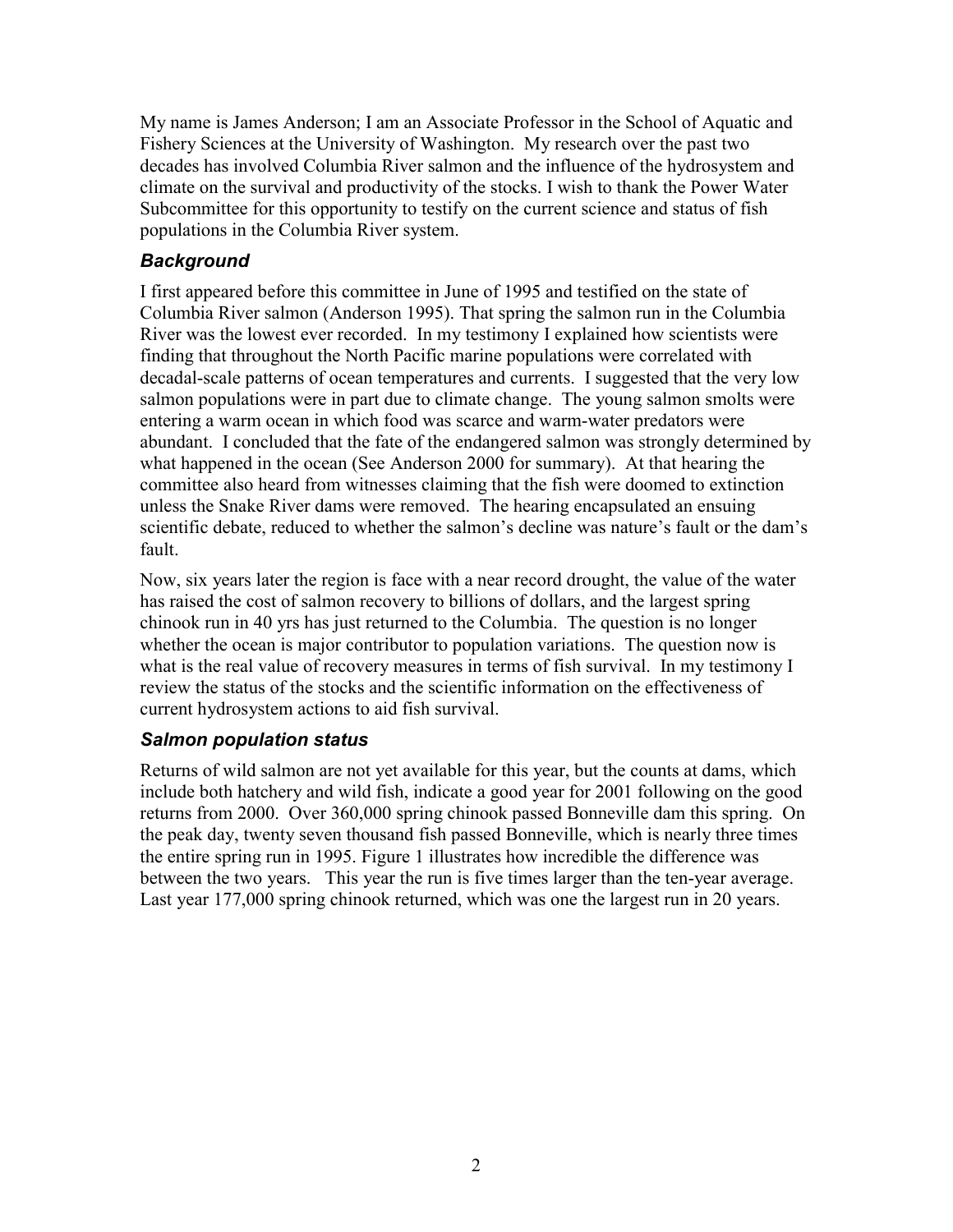<span id="page-2-0"></span>

Figure 1. Daily Passage of spring chinook at Bonneville Dam in 1995 and 2001 (From DART). Note the 1995 passage barely registers compared to the 2001 passage numbers.

Figures 2 through 8 show the daily counts of adult salmon returning to the Snake and the mid-Columbia and put the recent runs in a historical context spanning 40 years. The Snake River chinook population was low in the early 1980s and throughout the1990s. It increased in 2000, and this year the run was the largest on record [\(Figure 2\)](#page-2-1).

<span id="page-2-1"></span>

Figure 2. Daily passage of chinook into the Snake River Basin

The Snake River sockeye exhibited a decline in the early 1980s and reached near extinction levels in the 1990s. However, the captive brood program and improved ocean conditions are likely factors attributable to the small increase in 2000 [\(Figure 3\)](#page-3-0).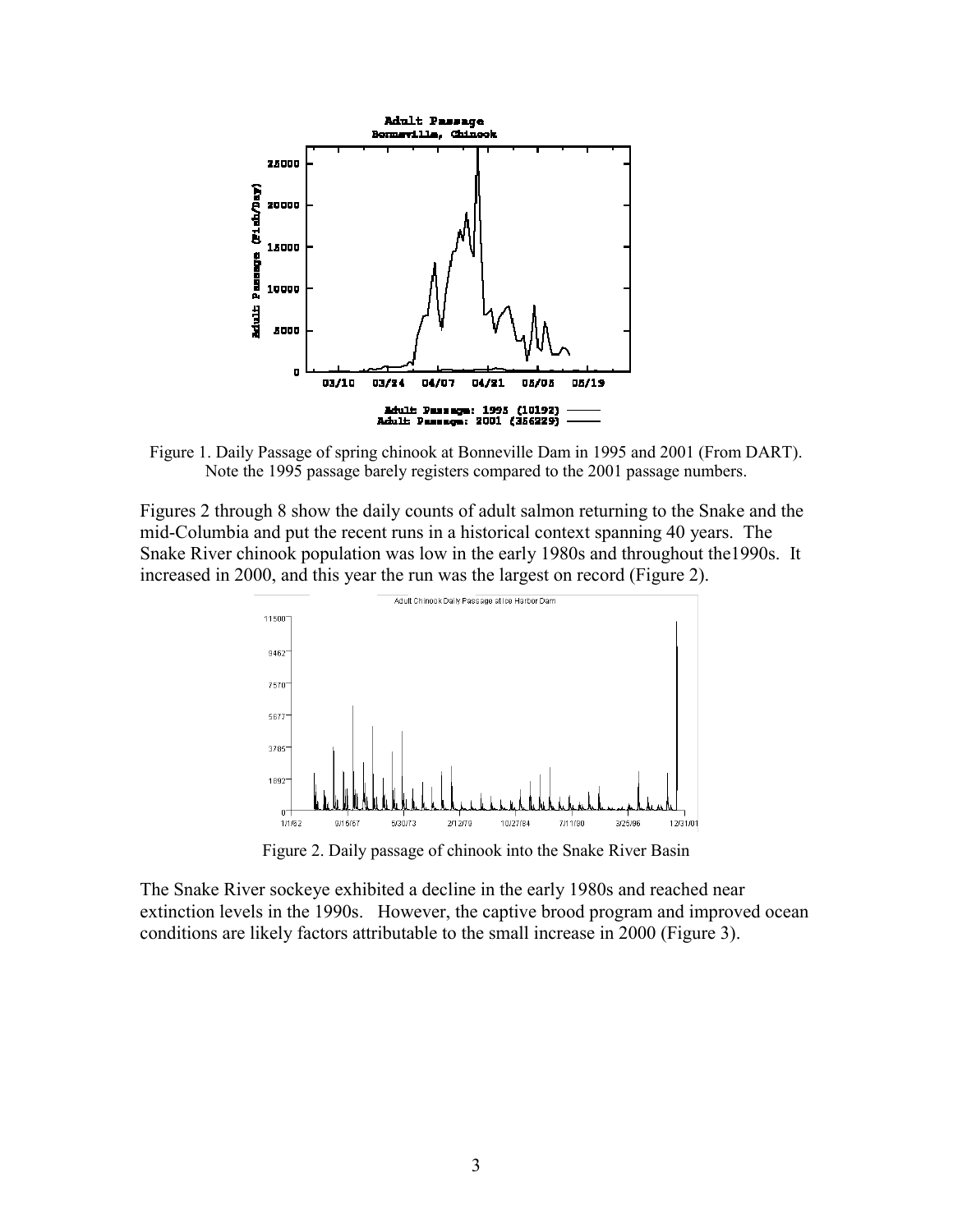<span id="page-3-0"></span>

Figure 3. Daily passage of sockeye into the Snake River Basin

Snake River steelhead population was low in the 1970s and has increased largely through a hatchery program. Currently, the wild run is about 10% of the hatchery run [\(Figure 4\)](#page-3-1).

<span id="page-3-1"></span>

Figure 4. Daily passage of steelhead into the Snake River Basin

In the Mid-Columbia, the chinook were also low in the 1970s, but haved improved over the last two years presumably because of improving ocean conditions [\(Figure 5\)](#page-3-2).

<span id="page-3-2"></span>

Figure 5. Daily passage of chinook into the Mid-Columbia Basin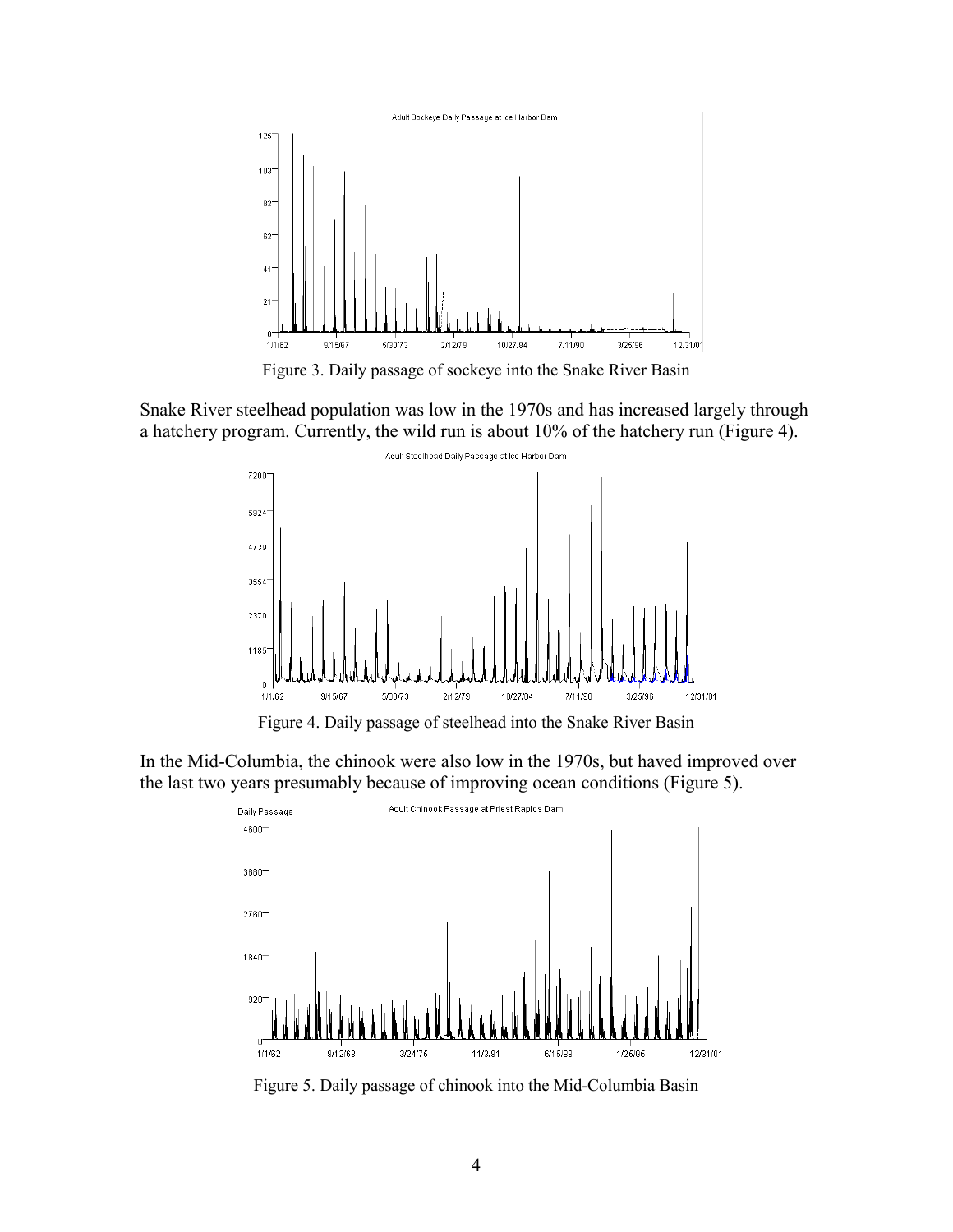

<span id="page-4-0"></span>

Figure 6. Daily passage of sockeye into the Mid-Columbia Basin

The mid-Columbia steelhead run has been small for 40 years. It was especially low in the mid 1990s and increased in 2000. The run is essentially maintained as a hatchery program [\(Figure 7\)](#page-4-1).

<span id="page-4-1"></span>

Figure 7. Daily passage of steelhead into the Mid-Columbia Basin

The passage of chinook at McNary Dam characterizes the total Snake and Columbia River runs. Note the double peak each year. The first peak represents the Snake River spring chinook and the second peak is mostly composed of Hanford Reach fall chinook. The total run was low in the 1970s and the 1990s. Again, this year's return is the highest in the record [\(Figure 8\)](#page-5-0).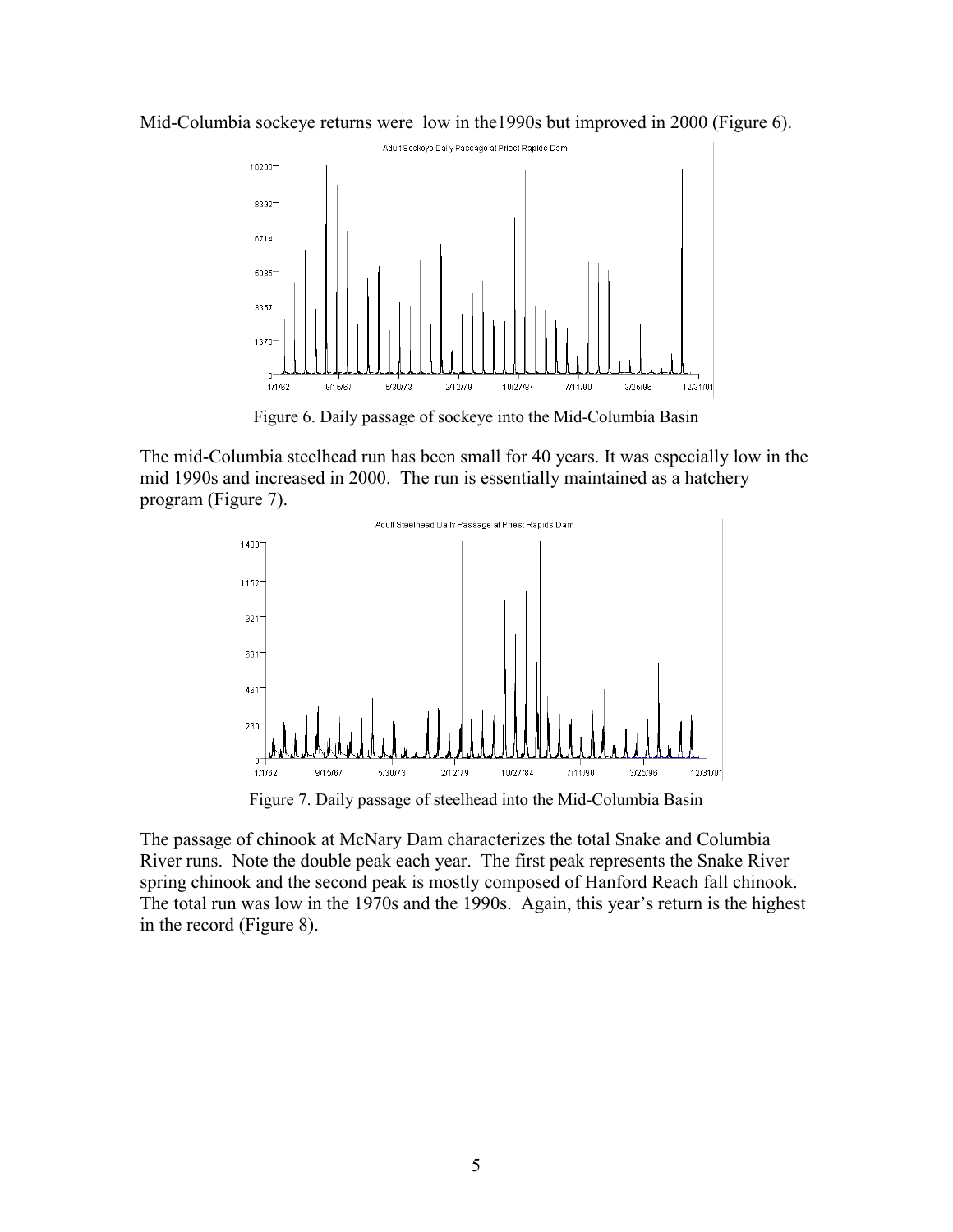<span id="page-5-0"></span>

<span id="page-5-1"></span>Figure 8. Chinook passage at McNary Dam

Finally, to put the 2001 drought into perspective, the daily flow at McNary Dams between 1962 and 2001 is illustrated in [Figure 9.](#page-5-1) Three significant droughts have occurred: 1973, 1977 and 2001. In these years the spring runoff peak is essentially missing from the daily record.



Figure 9. Daily Flow at McNary Dam

Several general characteristics are noteworthy in these records. First, the returns represent both hatchery and wild stocks with wild fish dominating the runs in the early part of the record and hatchery fish dominating in the recent years. Second, the records demonstrate that salmon populations vary on decadal scales and between years. Stocks were generally higher in the 1960s and 1980s and lower in the 1970s and 1990s. Yearto-year variations in all stocks are considerable. It is not uncommon for a stock to increase or decrease by a factor of two to three from one year to the next.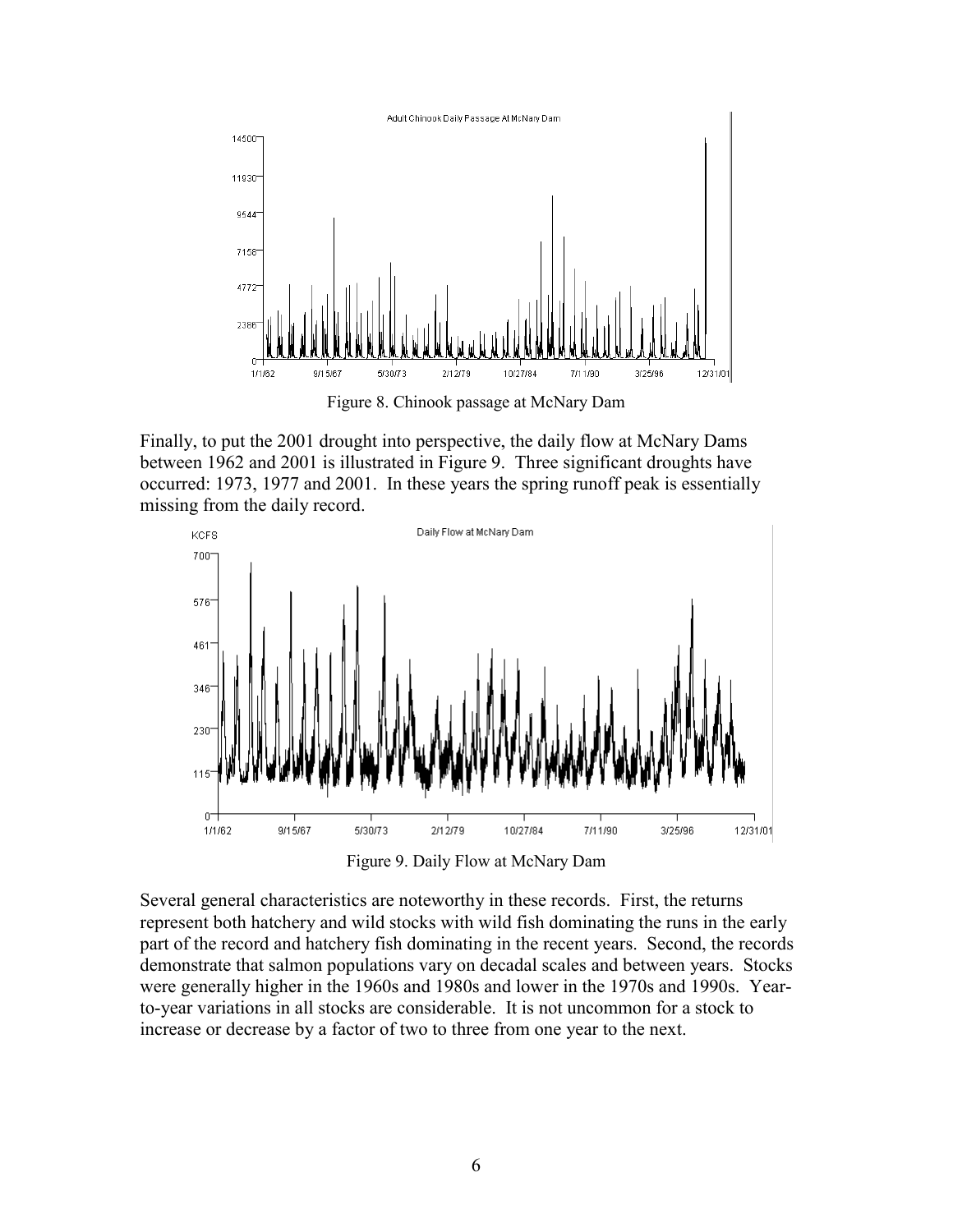## *Status of Salmon Science*

In my testimony six years ago I presented information that the ocean was a significant factor in determining the survival of salmon populations. This hypothesis was not controversial to many ecologists, but it was largely ignored by Columbia River fishery managers, who attributed the decline of the stocks to the hydrosystem. Today, with six additional years of research coupled with a significant change in the ocean there is acceptance that the year-to-year and decadal scale variations typified in the figures above cannot be attributed to any single factor; be it the ocean currents, sea surface temperatures, coastal winds, river flows, or dam operations. Because many factors are beyond our control, fishery managers have focused on hydrosystem operations as primary recovery measures: flow regulations, river temperature regulation, and dam operations. The strategy assumes that managing the hydrosystem within specified physical standards will improve fish survival and facilitate fish recovery.

However, because of the increasing value of the water and concerns as to the effectiveness of control measures, the strategy of operating the hydrosystem according to physical standards alone is not sufficient. Managers need to base the physical actions in terms of the resulting biological impacts on the salmon and especially in terms of survival. The effectiveness of actions needs to be put in the perspective of their contribution to the overall life history of the fish. I will briefly discussion the major hydrosystem actions and their effectiveness.

### **Flow augmentation**

A significant question during this drought concerns the effectiveness of flow augmentation in improving fish survival. To address this question it is important to first realize that a relationship of seasonal flow and smolt survival within a year, or a relationship of flow and survival between years, does not imply flow augmentation will increase survival. Flow augmentation is produced by scheduled releases from storage reservoirs and by limiting municipal and agricultural withdrawals. Flow augmentation does not change the yearly averaged flow; it only reshapes the runoff over the season. Flow augmentation has a small and variable impact on the natural seasonal flow, temperature and turbidity, because the natural patterns are driven by the unregulated tributary runoff while flow augmentation is mostly from storage reservoirs.

Based on flow and smolt survival research, a relationship has been found between yearlyaveraged flows and the survival of chinook and steelhead passing through the hydrosystem. However, the same research demonstrates that seasonal flows are not correlated with hydrosystem survival. Because flow augmentation makes up a small portion of the seasonal flow, it too is not correlated with smolt hydrosystem survival.

A relationship between seasonal flow and survival of fall chinook migrating from Hells Canyon to Lower Granite Dam has been observed in studies. Here again, the contribution of flow augmentation to this seasonal flow is small and the potential impact on survival is not measurable. Furthermore, there is a reasonable possibility that flow augmentation from the Hells Canyon dam complex may in some years decrease fish survival (Anderson, Hinrichsen and Van Holmes 2000). The research indicates that the natural seasonal patterns of flow, temperature and turbidity are correlated, so simple correlations any of these variables with smolt survival does not identify which one may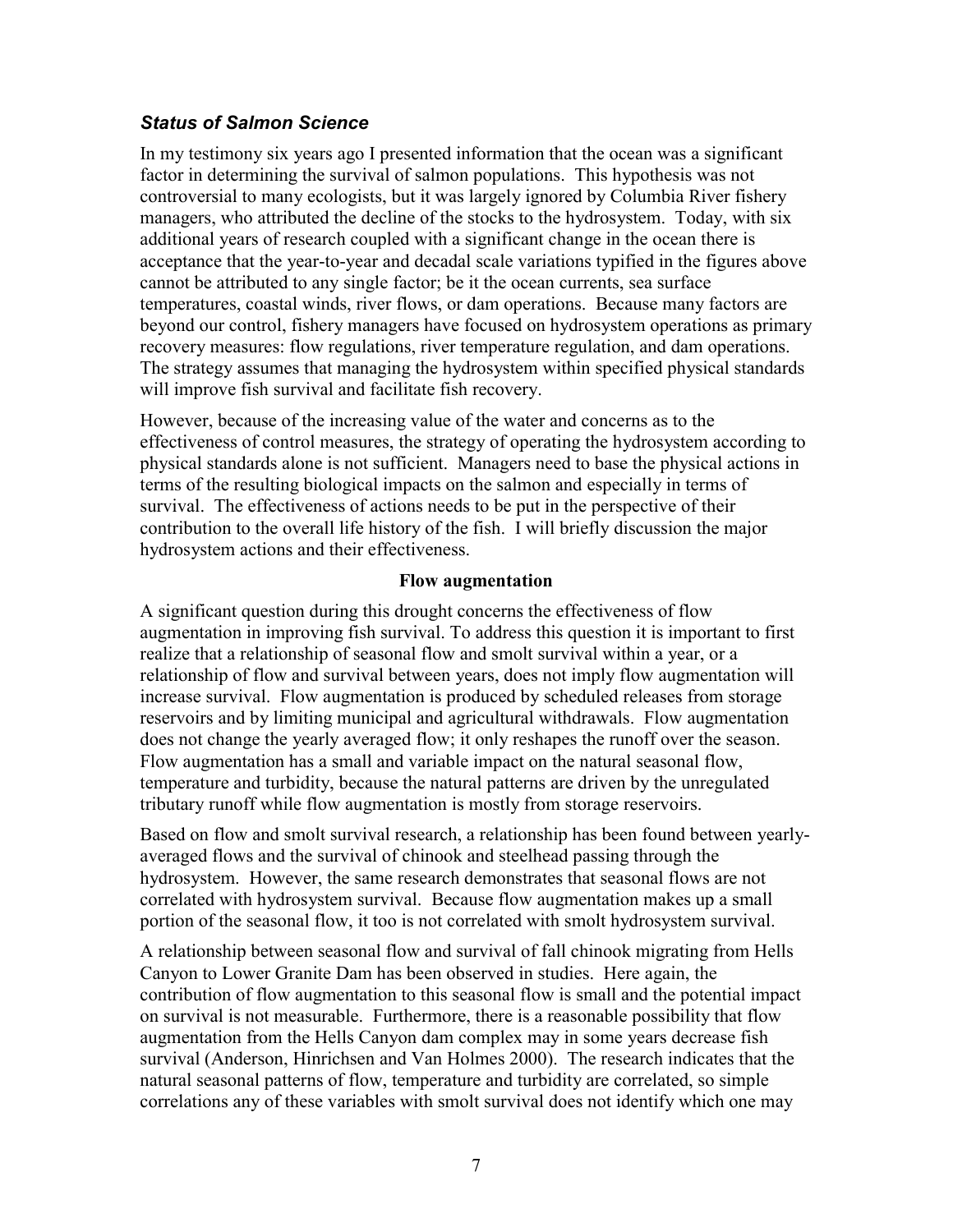affect survival. Based on fish bioenergetics, increased temperature will increase smolt mortality and since water releases from Hells Canyon can increase the Snake River temperature, augmentation can increase mortality. Furthermore, in these studies fish travel time was uncorrelated with flow, so it has no effect in reducing smolt exposure time to predators.

Simply put, flow survival studies conducted over 8 years indicate that the impacts of flow augmentation on smolt survival are not measurable at best, may be neutral, and in some situations may decrease survival. Potential impacts of flow augmentation on survival can be estimated with models. However, the benefits were not estimated in the NMFS Biological Opinion.

## **Dam Passage and Spill**

Studies on smolt dam passage indicate benefits for smolts passing dams in spill water compared to passing through bypass systems and turbines. However, recent model analyses show the benefits of spill are small. Not spilling at Columbia River dams this year decreases the total passage survival of Snake River smolts from about 50% to 49%; a difference of 1%. The net change for Mid Columbia smolts is about 10% and for lower Columbia River smolts is about 3% (NWPPC 2001).

Considerable progress has been made on identifying the impacts of hydrosystem operations on the upstream migration of adult salmon (Bjorn et al 2000). Of concern is the effect of spill. Periods of high spill appear to delay salmon passage and increase fallback across the dams.

### **Transportation**

The vast majority (80 to 98%) of salmon smolts from the Snake River reach Bonneville tailrace in barges. Ninety-eight percent of the fish survive the barge trip, but after release the fish die at a higher rate than smolts that have arrive at Bonneville tailrace via in-river migration. If this differential mortality of transported fish relative is equal to the mortality of smolts passing through the river, then barging has no benefit over in-river passage. In normal and low water years it is believed that barging is better for Snake River salmon and this is the preferred strategy for this year. Barging mid-Columbia salmon is less effective because the fish must migrate through several of dams before they reach McNary Dam, from which can be transported.

Ultimately the efficacy of transportation depends on the level of differential mortality. Few reliable estimates are available and it appears to vary between species, over the season, and from year-to-year. Furthermore, the reason why transported fish die at a greater rate than fish that have passed through the hydrosystem is unclear. Hypotheses, focusing on stress in transportation, suggest it may be possible to improve the transportation system, making it the preferred passage route.

### **Ocean effects**

Over the past six years a number of studies have correlated ocean variables and marine populations. For example, Alaskan and west coast salmon have an inverse relationship with decadal scale cycles in ocean currents and temperatures (Hare, Mantua and Francis 1999). Between 1977 and 1998 ocean conditions, characterized by the Pacific Decadal Oscillation (PDO) [\(Figure 10\)](#page-8-0), favored Alaskan salmon and were detrimental to west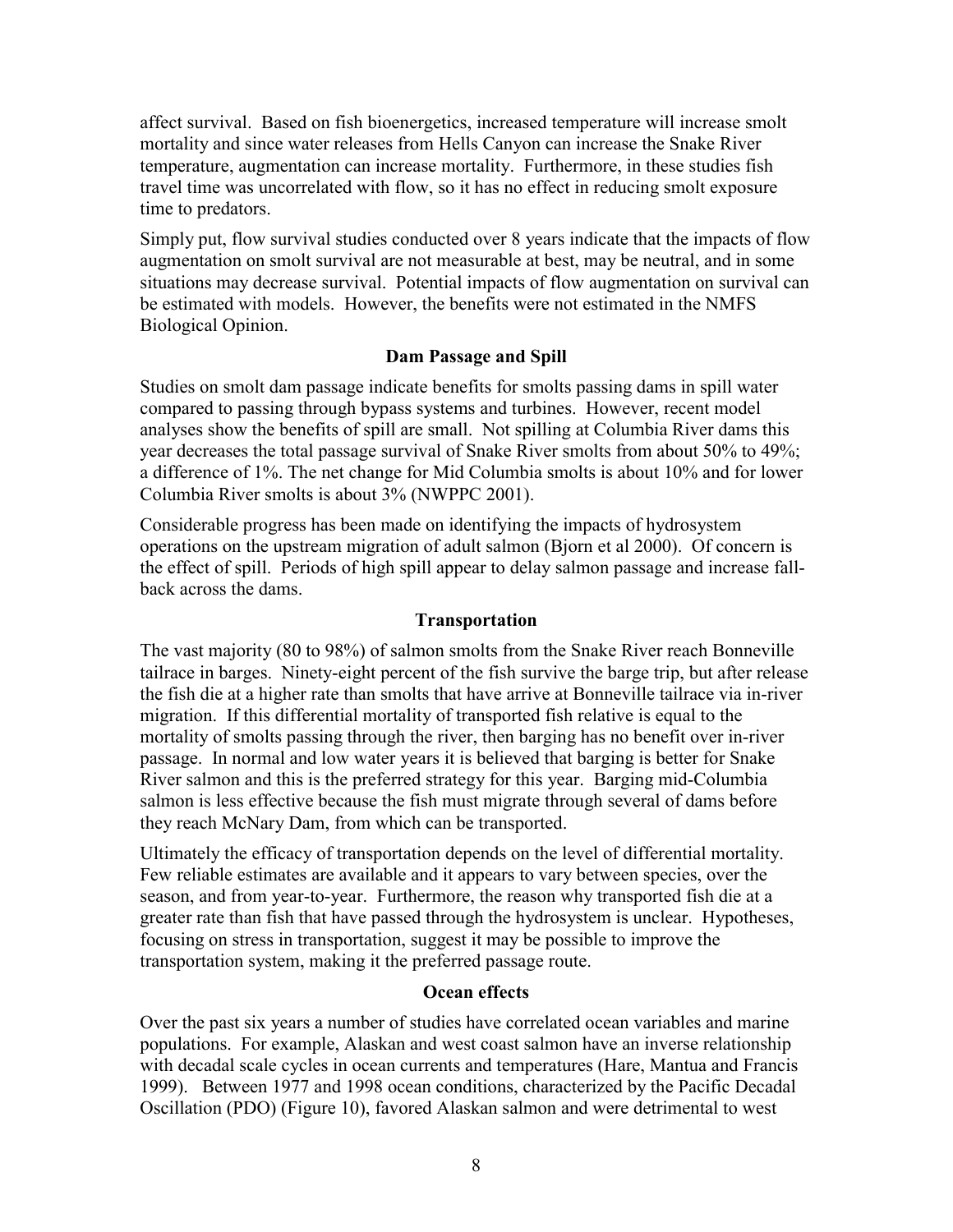coast salmon. In 1998, the PDO reversed and correspondingly west coast salmon stocks increased while many Alaskan stocks declined. Studies in the Oregon coastal waters confirm a recent and significant increase in the abundance of salmon food (Peterson 2000). An article in the Seattle Times noted "This is the third spring in a row that scientists working out of Newport have encountered a fertile Pacific, a trend that began in one of the wettest Northwest years on record and has continued even as onshore weather patterns this year set the stage for a severe drought (H. Bernton, Seattle Times staff reporter, May 09, 2001)"

<span id="page-8-0"></span>

Figure 10. A one-hundred year record of the "Pacific Decadal Oscillation" (PDO). Positive values indicate a warm ocean; negative values indicate a cool ocean. Major changes in northeast Pacific marine ecosystems correlate with phase changes in the PDO; warm eras have seen enhanced coastal ocean biological productivity in Alaska and inhibited productivity off the west coast of the contiguous United States, while cold PDO eras have seen the opposite north-south pattern of marine ecosystem productivity (From http://www.atmos.washington.edu/~mantua/).

#### **Combined effects of ocean and hydro operations on salmon**

An important step in setting hydrosystem performance standards and selecting recovery actions is to recognize and adjust for the considerable influence that ocean and climate cycles have on salmon populations. The improved ocean conditions over the past three years have benefited both wild and hatchery stocks and are a major factor in the record returns of spring chinook. The data suggest ocean factors outweigh the effect of hydrosystem operations. Comparing smolt to adult survival from the 1995 outmigration to the 1998 and 1999 outmigrations, the survival has increased from 0.25% in 1995 up to about 2% in 1998-1999 period. This 1000% increase in relative survival can creditably be attributed to the increased productivity in the ocean. In comparison, the relative change in survival with spill and flow augmentation have been estimated to be on the order 1 to 10%. This comparison to the poor conditions in the mid 1990s is relevant because virtually all estimates of salmon extinction and recovery probabilities assume the ocean remains in the extreme poor state of the 1990s.

A recent paper on recovery options concluded that even dam breaching would not recover the stocks under the conditions that existed for brood years 1990-1994 (Kareiva, Marvier, McClure 2000). However, the paper did not mention that the years used in the